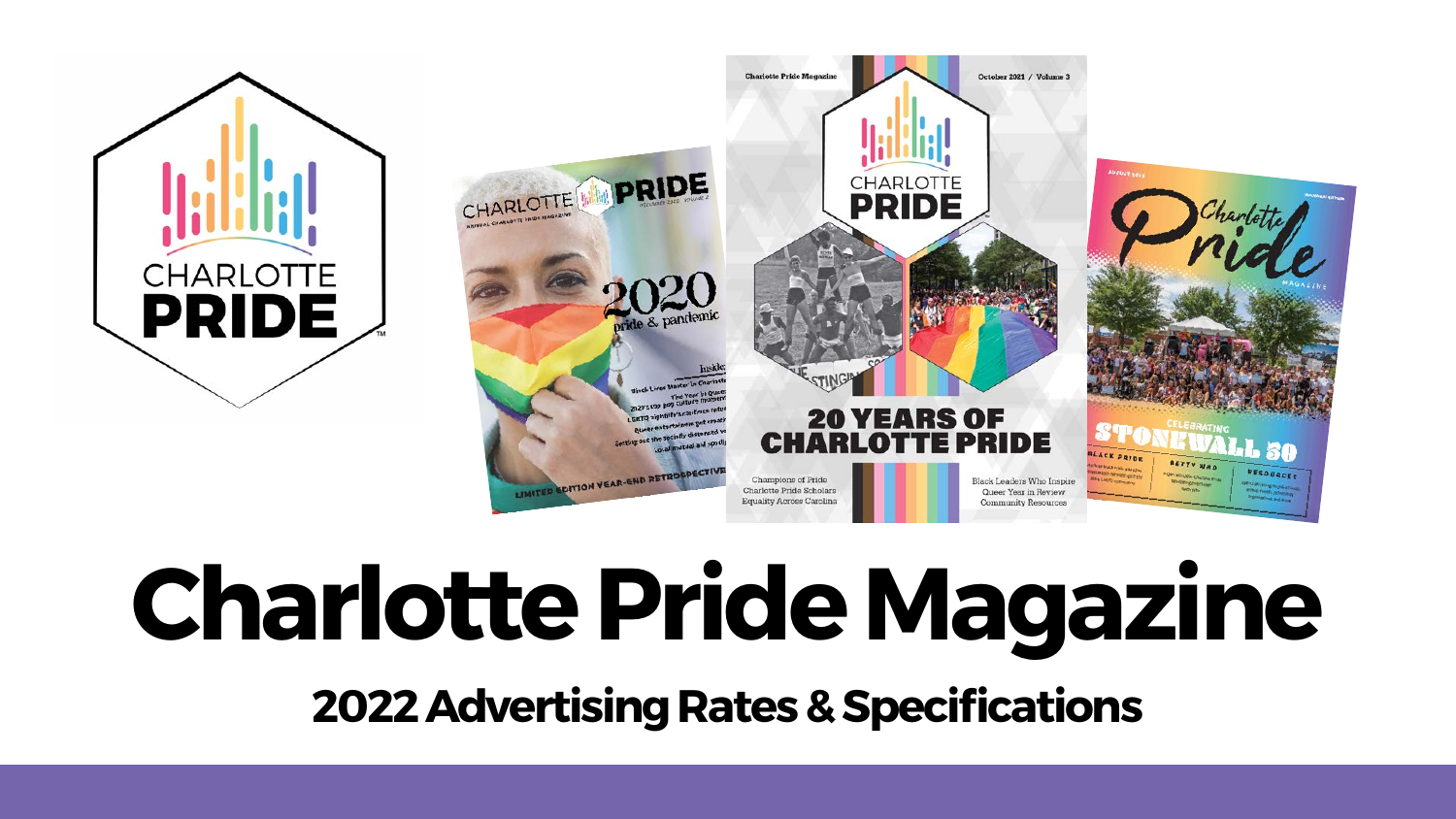## **A Unique Resource**

The Charlotte Pride Magazine is the go-to resource for LGBTQ residents, visitors, and newcomers to Charlotte! Filled to the brim with unique features, community resource listings, and more, it is the perfect guide to Charlotte Pride and the LGBTQ community in the Charlotte region — think it like the rainbow version of mainstream newcomer, resident, and visitor guides!



## **The Stats**

| Format  Full-Sized Glossy |  |
|---------------------------|--|
|                           |  |
|                           |  |
| Print Run  2.000+         |  |



## **Distribution**

Beginning in early August, the magazine is distributed to select locations across Charlotte, including popular neighborhoods like Plaza Midwood, NoDa, South End, Uptown, and more. Bulk deliveries of the magazine are also available by request. Magazines are available at official Charlotte Pride events, including the festival and parade, and others through 2022 and 2023.

## **About the Magazine**

The Charlotte Pride Magazine is a limited-run, full-size glossy magazine. Like other premium arts, entertainment, leisure, and lifestyle publications, Charlotte Pride Magazine includes interviews with artists, entertainers, and high-profile community members, as well as features on the top trends and community icons poopular each year.

The magazine also offers a wide breadth of useful information about Charlotte Pride's programs and events, and highlights community leaders, award winners, scholarship recipients, and more. The Charlotte Pride Magazine is an annual, evergreen source of information — perfect for living room coffee tables, reception rooms, and lounges, allowing readers to flip through the pages and find something new or interesting throughout the year.

The magaine also features directory listings of community organizations, events, and other userful information. Your Charlotte Pride Magazine advertisement will attract readers from across the region — no matter what month they pick it up!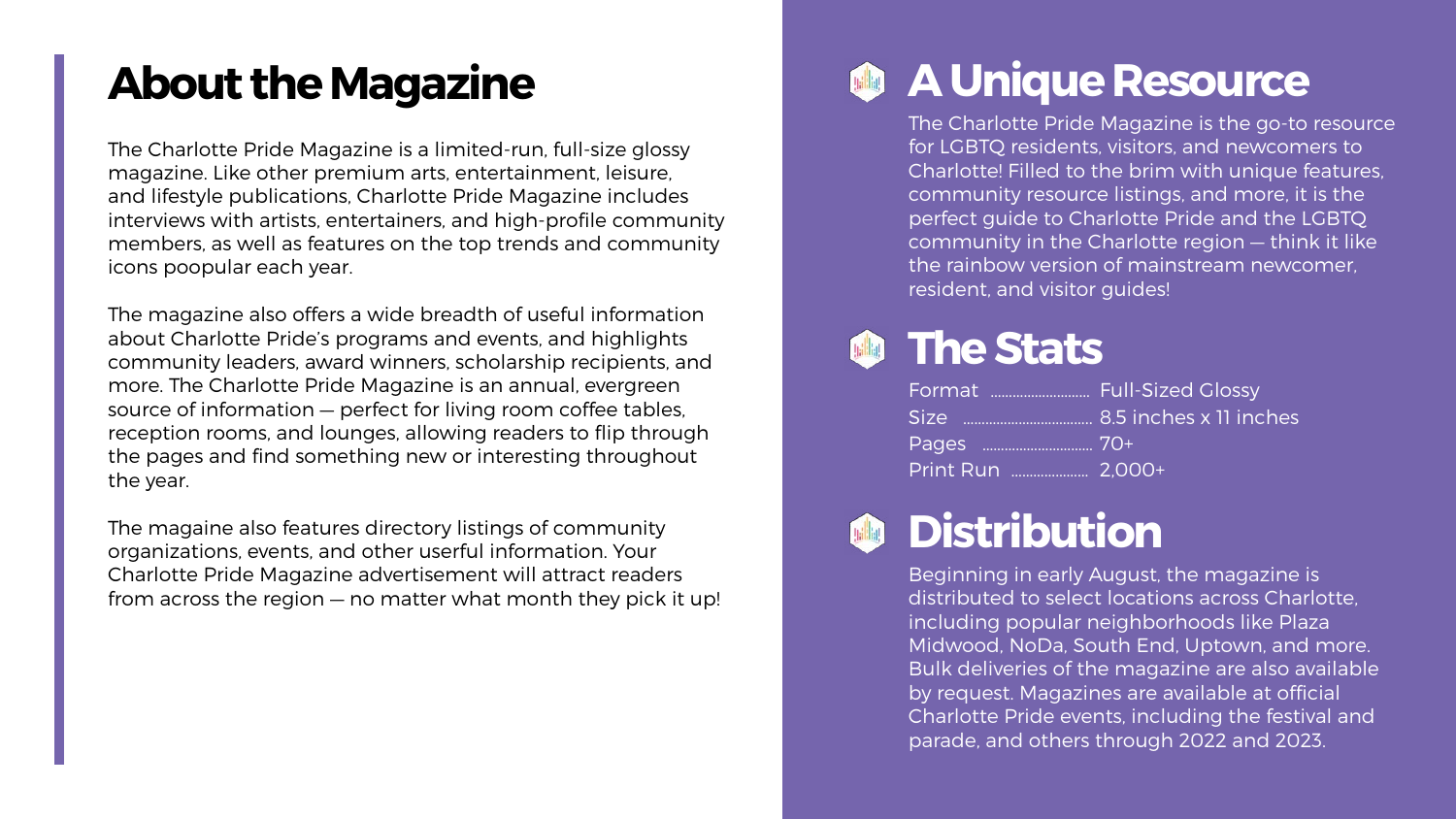#### **ADVERTISING DEADLINE: July 15, 2022 To advertise, email Matt Comer**

**at matt@charlottepride.org**

## **Ad Specs & Pricing**

See ad sizing and pricing to the right.

#### **File Requirements:**

- Resolution: 300dpi
- Color: CMYK
- Formats: PDF, JPG, EPS (please flatten all files and/or include all fonts when submitting your ad file)

### **DOUBLE**

**\$1,800**

17" wide x 11" tall (1/8" bleed)



8.5" wide x 11" tall (1/8" bleed)

### **HALF PAGE**

**\$700**

7.5" wide x 4.875" tall



#### **THIRD PAGE \$400**

7.5" wide x 3.167" tall

### **QUARTER PAGE**

**\$300**

3.625" wide x 4.875"

tall



#### **BUSINESS CARD**

**\$200**

3.5" wide x 2" tall

## **Deadlines & Submission**

#### **Advertising Deadline: July 15, 2022**

Submit your ad file and advertising contract to matt@charlottepride.org.

#### **Nonprofit & Returning Advertiser Discount**

Returning advertisers from last year's magazine and nonprofit organizations receive a 20% discount! Note: Discount applies only to ads sized quarter-page and above.

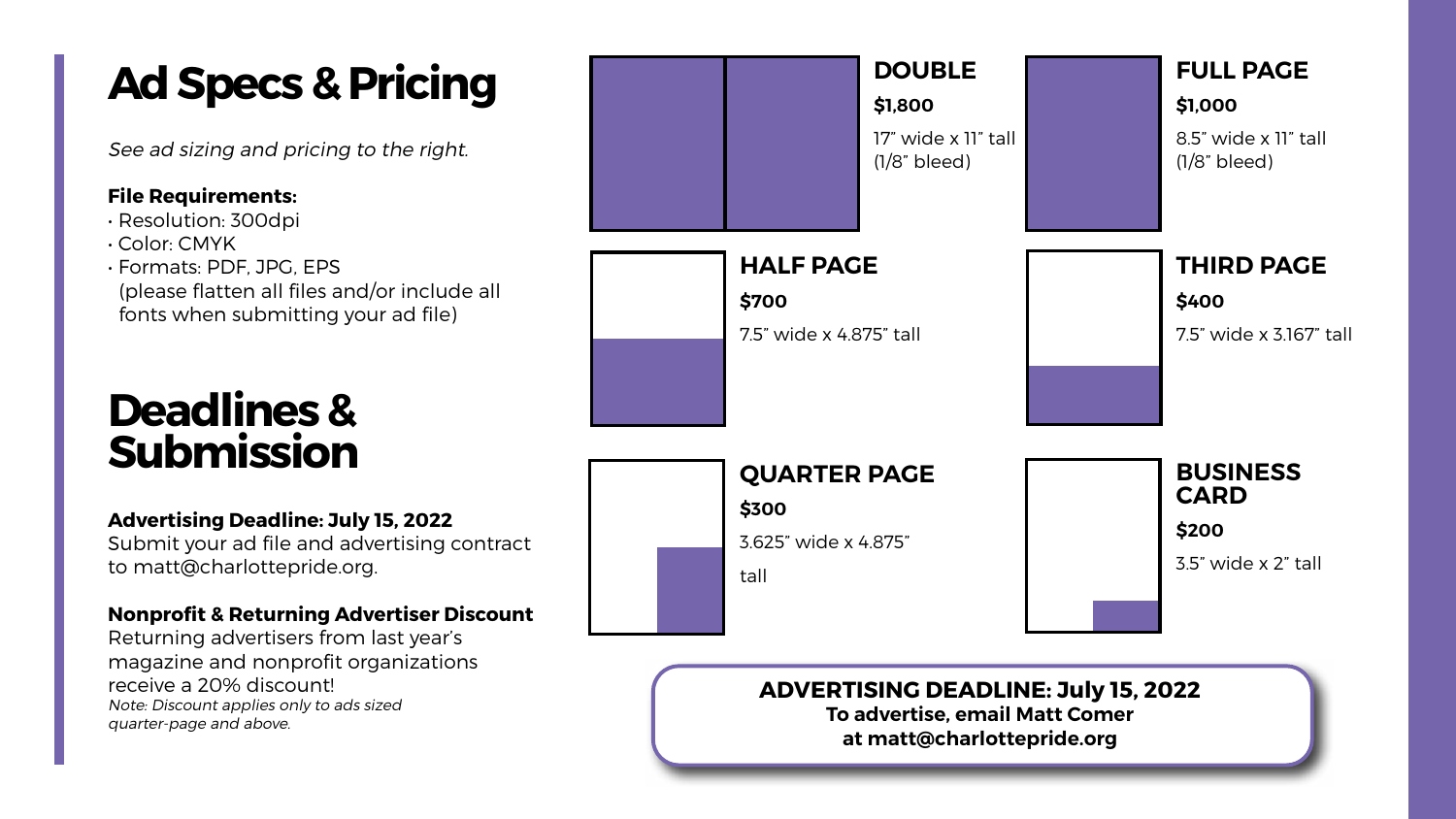## **About Charlotte Pride**

# **pride in the queen city**

## **Arts & Culture**

Charlotte Pride is the leader in LGBTQ visibility. Our programs and events exist to enrich, empower, strengthen, and make more visible the unique lives and experiences of LGBTQ people in Charlotte and the Carolinas. Founded in 2000, Charlotte Pride carries on the more than 40-year legacy of Pride in the Queen City.

Programs and efforts to support diverse arts and culture



## **what we do**

## **Economic Growth & Upward Mobility**

Providing opportunities for LGBTQ people and groups to grow their economic power and stability



## **Community Solidarity**

Uplifting and empowering the lives of the most marginalized



**Visibility & Education**

Year-round programs to raise awareness & empower our people

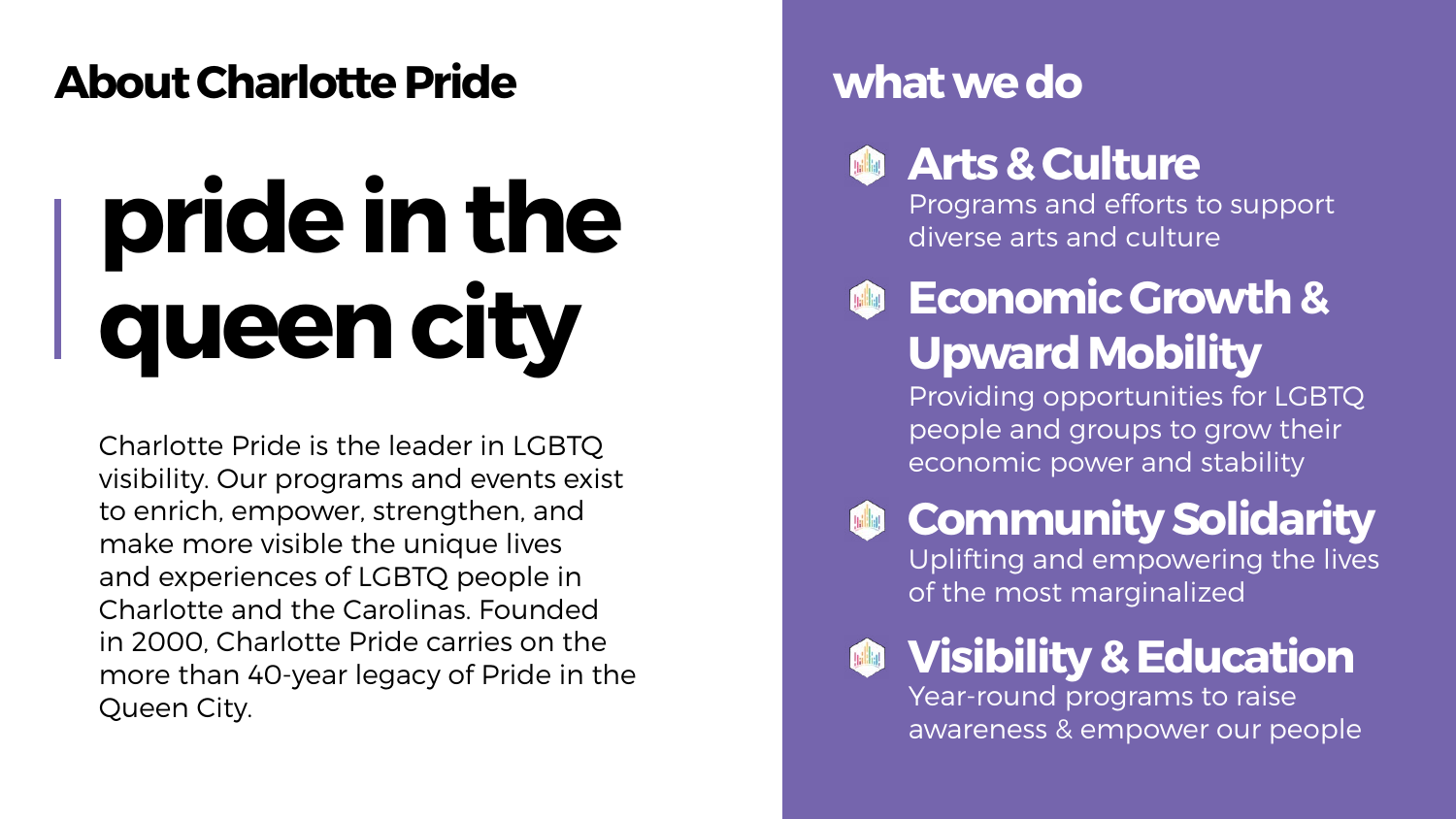## **Extend your support: Become a sponsor!**

## **When you become a sponsor of Charlotte Pride, you can:**

• Reconnect in-person with the LGBTQ community after two years of virtual events and social distancing

• Develop unique connections with LGBTQ Charlotteans and Carolinians

• Get increased recognition, reach new customers, and develop new brand loyalty

• Provide team-building, appreication, and volunteer opportunities for your LGBTQ employees

• Support and spotlight the LGBTQ community inside your organization while supporting education, visibility, and awareness efforts in the greater community

- 
- 
- 
- 
- 
-